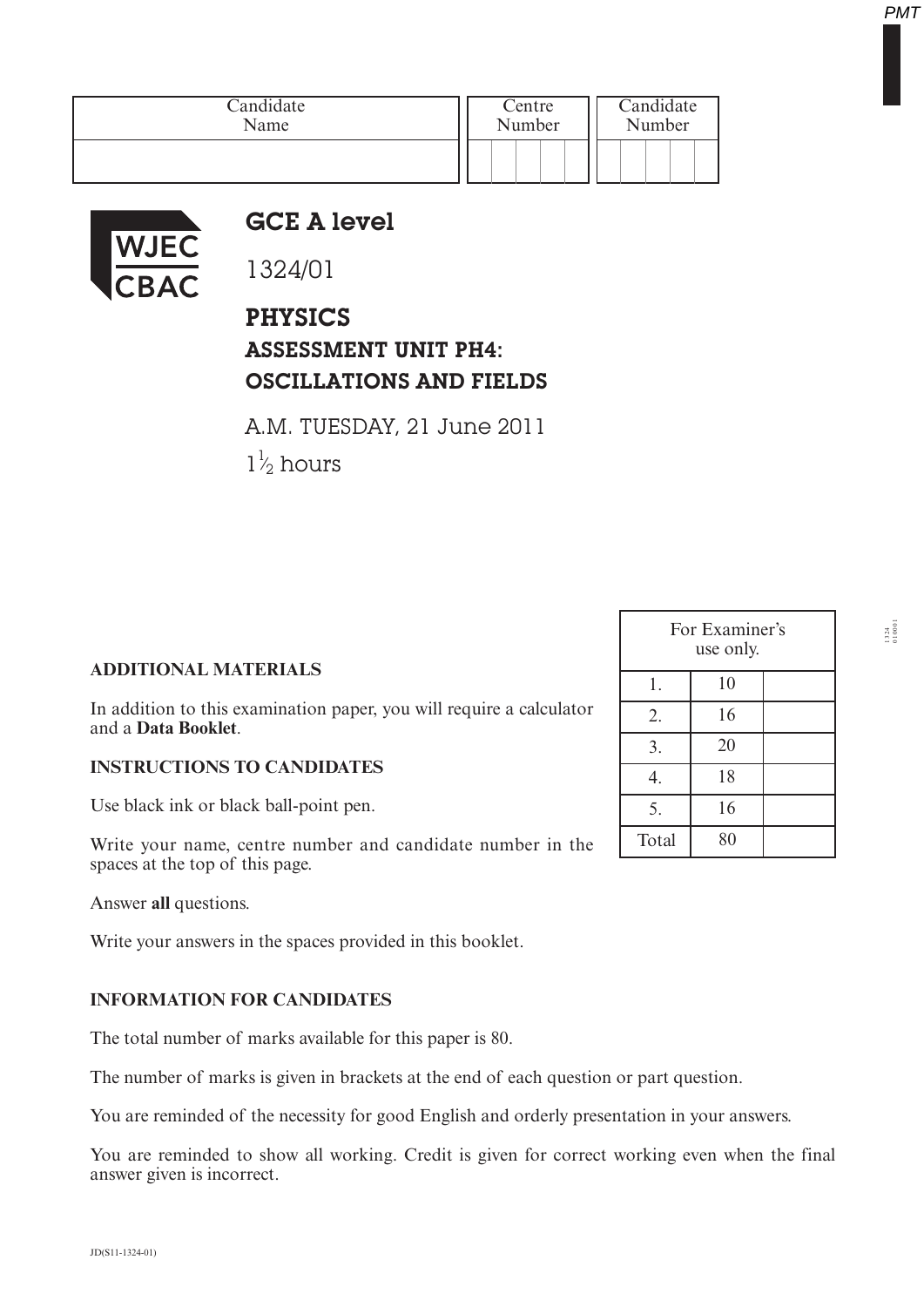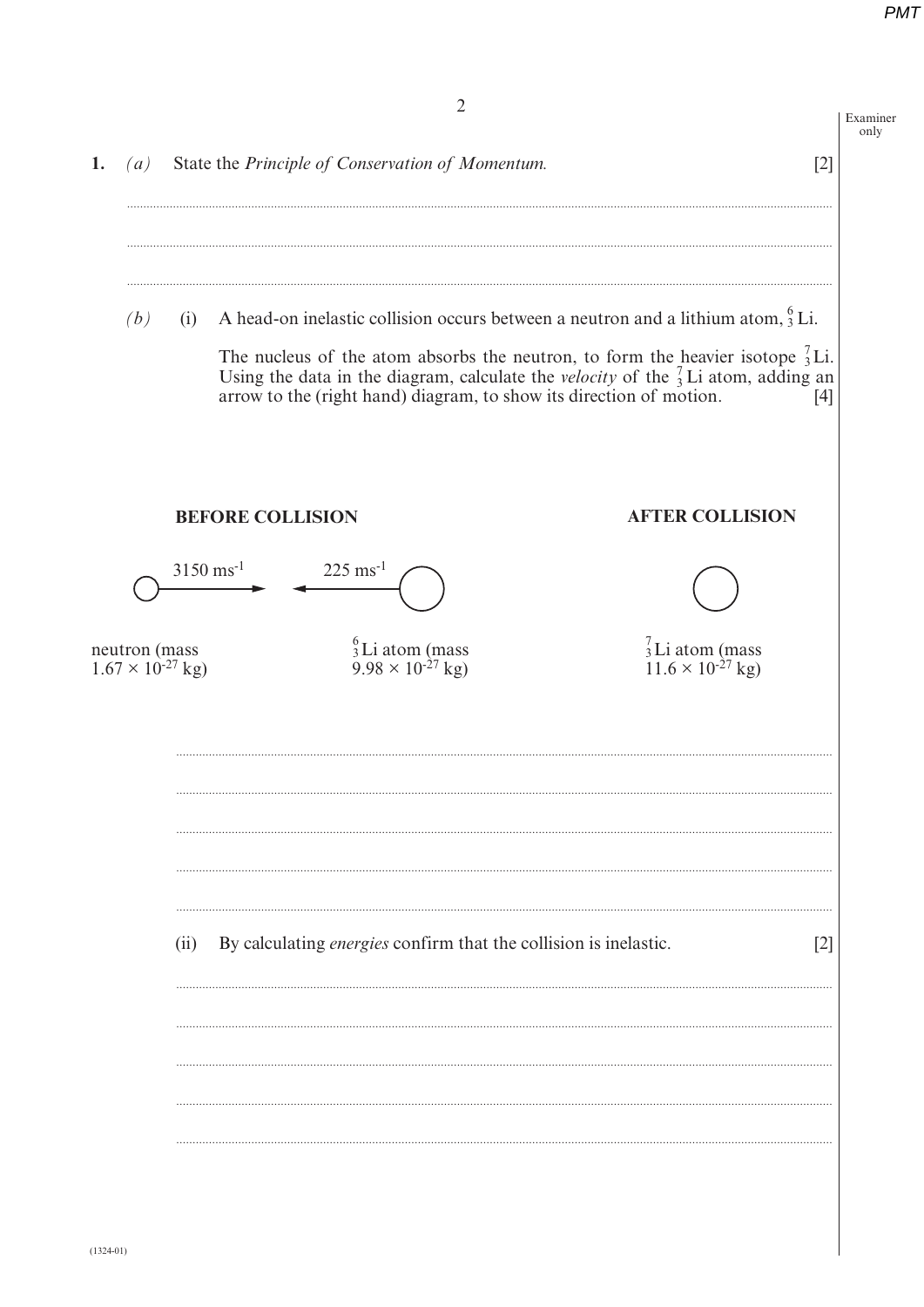The nucleus of the  ${}^{7}_{3}$ Li atom is formed in an excited state and loses excess energy by emitting a gamma ray photon of wavelength  $1.71 \times 10^{-13}$  m. Calculate the recoil velocity of the  ${}^{7}_{3}$ Li atom, **treating its**  $(c)$ 

 $1324$ <br>010003

Turn over.

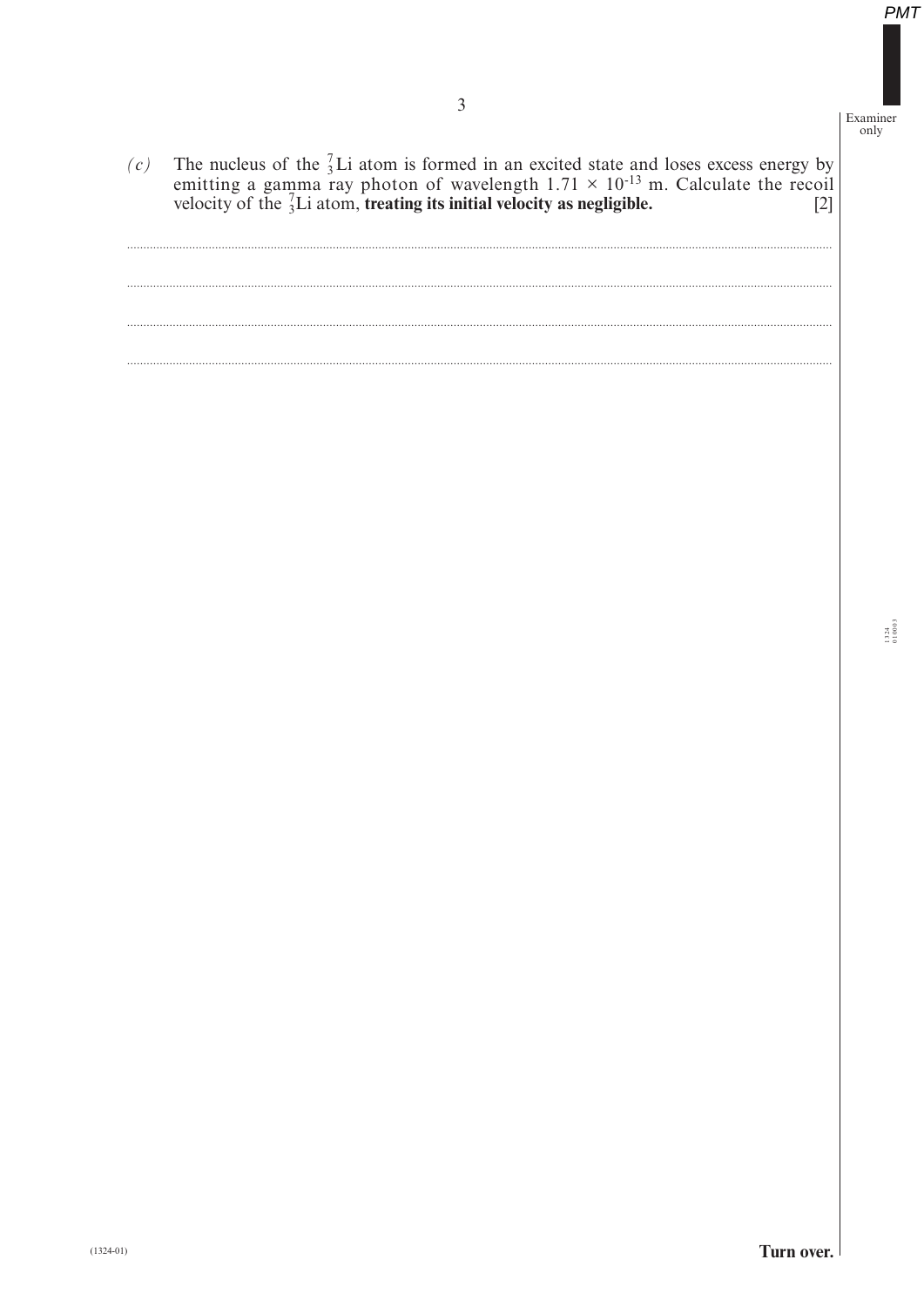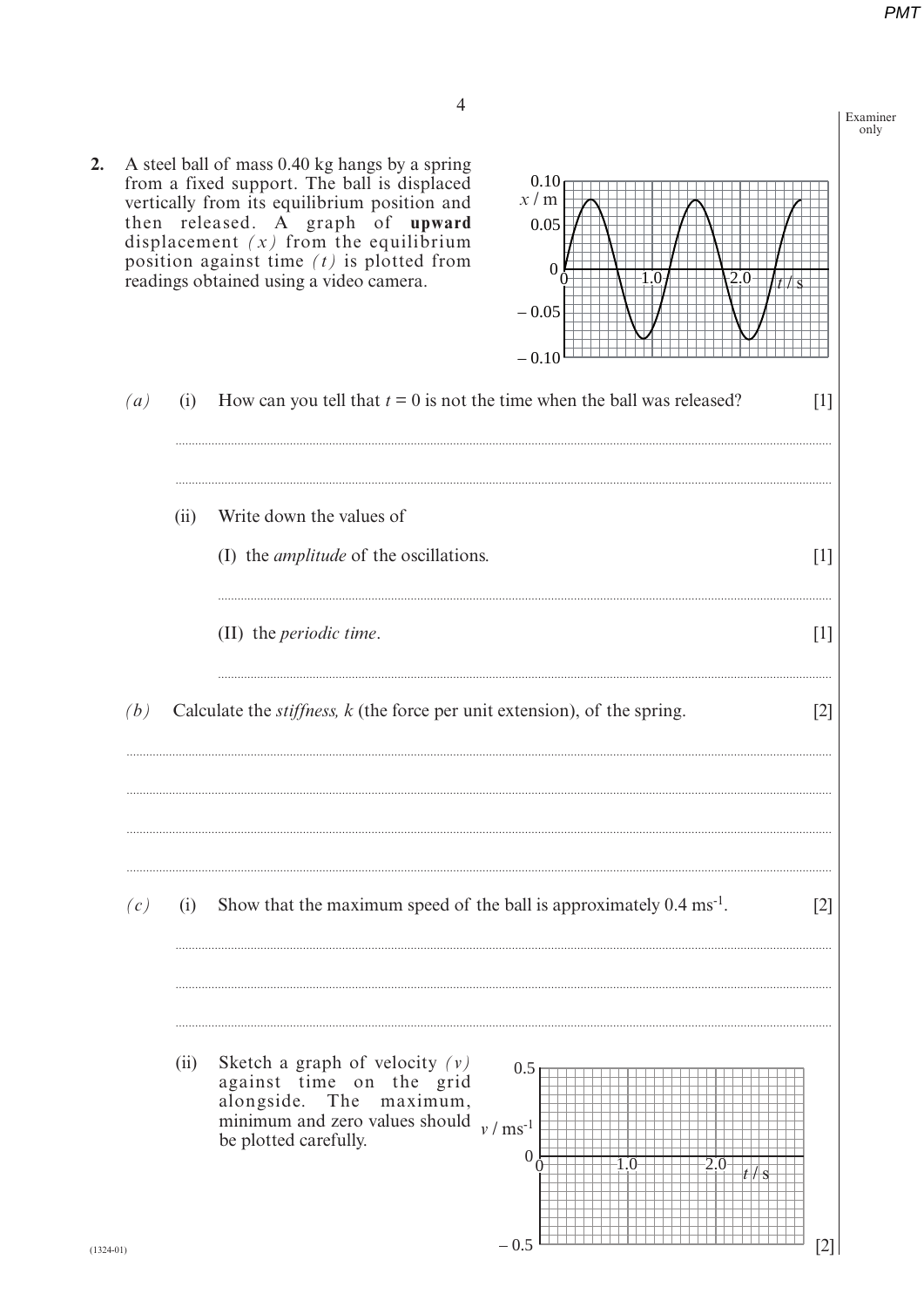5

(i) Calculate the changes in *kinetic energy* and *gravitational potential energy* of the  $(d)$ ball which occur between  $t = 0.60 s$  and  $t = 0.90 s$ . State whether each is an increase or decrease. (I) change in kinetic energy  $\lceil 2 \rceil$ (II) change in gravitational potential energy  $\lceil 1 \rceil$ Explain, without further calculation, how the *Principle of Conservation of Energy*  $(ii)$ applies over this interval.  $[1]$  $(e)$ The spring with its suspended steel ball is now hung from the pin of a vibration generator. This is connected to a signal generator so that the pin moves up and down. Using this apparatus, readings can be taken for a *resonance curve*. The curve is sketched alongside.  $\theta$  $\theta$  $\phi$ Label the graph axes with the physical quantities plotted.  $(i)$  $[1]$ Determine the expected value of  $\phi$ , explaining your reasoning.  $(ii)$  $[2]$ 

 $1324$ <br> $1100005$ 

**PMT** 

Examiner  $\overline{only}$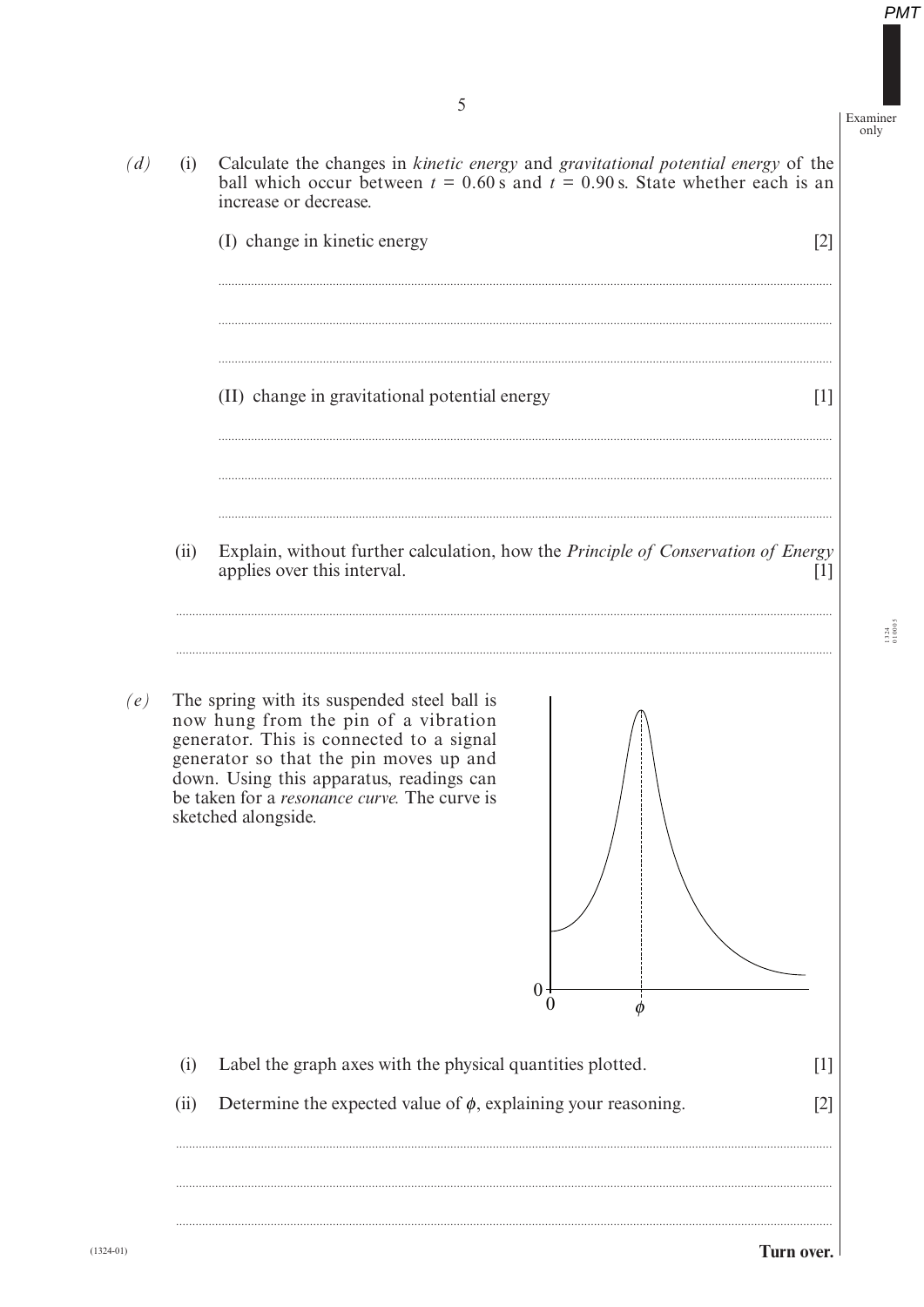|                   |      | 6                                                                                                                                                                                     | Examiner<br>only |
|-------------------|------|---------------------------------------------------------------------------------------------------------------------------------------------------------------------------------------|------------------|
|                   |      | A cylinder fitted with a leak-proof piston contains $2.4 \times 10^{-3}$ kg of argon gas at a pressure of<br>100 kPa. The volume of the gas is $1.5 \times 10^{-3}$ m <sup>3</sup> .  |                  |
| $\left( a\right)$ | (i)  | Calculate the rms speed of the molecules.<br>$[3]$<br>(I)                                                                                                                             |                  |
|                   |      |                                                                                                                                                                                       |                  |
|                   |      |                                                                                                                                                                                       |                  |
|                   |      | At any instant some of the molecules will have speeds much greater than the<br>(II)<br>rms speed of all the molecules. How could they have acquired such speeds?<br>$\lceil 1 \rceil$ |                  |
|                   |      | (III) Three of the molecules have speeds $935 \text{ ms}^{-1}$ , $743 \text{ ms}^{-1}$ , and $312 \text{ ms}^{-1}$ .<br>Calculate the rms speed of these three molecules.<br>$[3]$    |                  |
|                   | (ii) | There are 0.0600 moles of argon gas in the cylinder.<br>Show that the temperature of the gas is approximately 300 K.<br>(I)<br>$\lceil 2 \rceil$                                      |                  |
|                   |      | (II) Calculate the number of molecules of argon in the cylinder.<br>$\lceil 1 \rceil$                                                                                                 |                  |
|                   |      | (III) Calculate the relative molecular mass of argon.<br>$[2]$                                                                                                                        |                  |
|                   |      |                                                                                                                                                                                       |                  |

 $3.$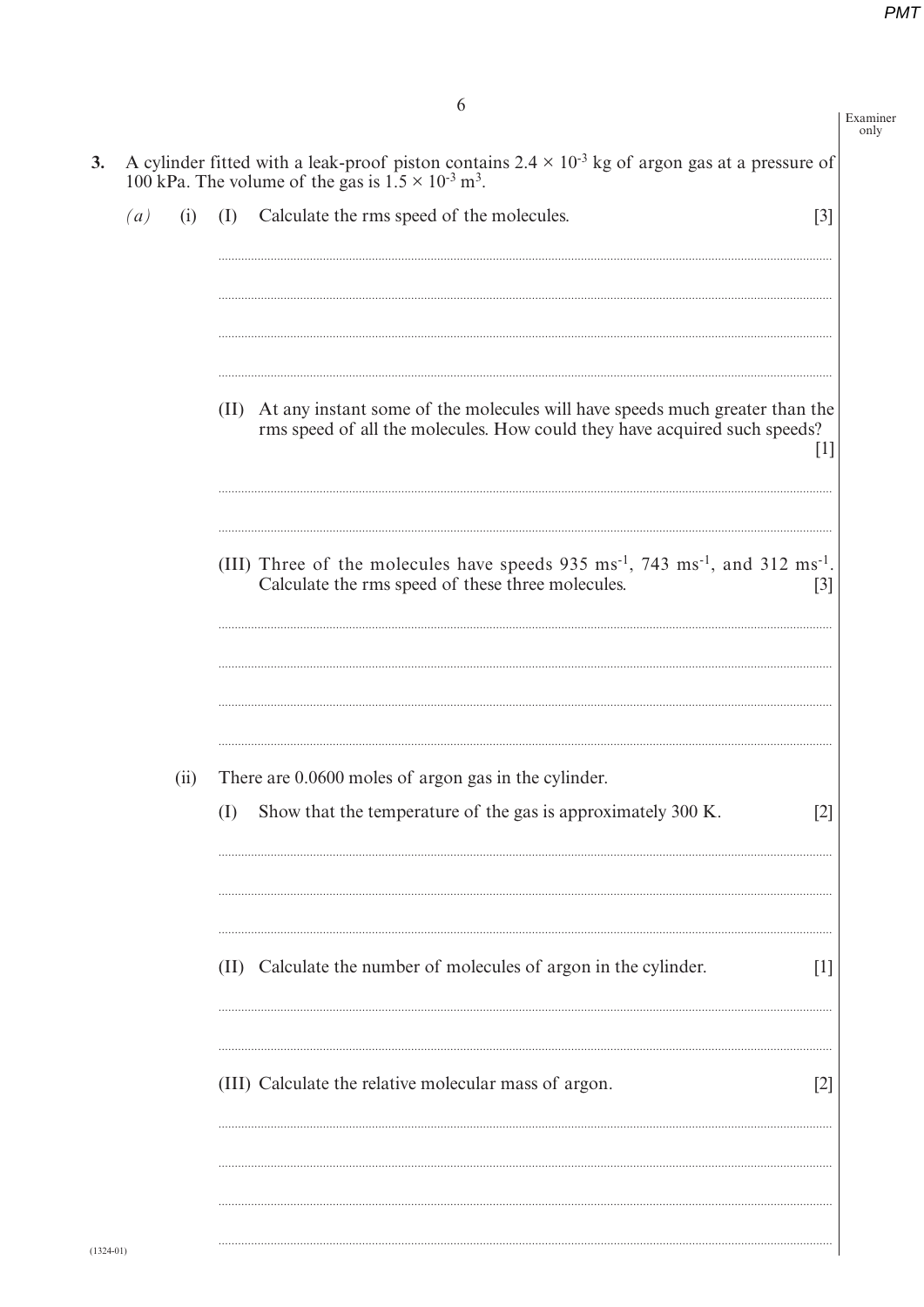

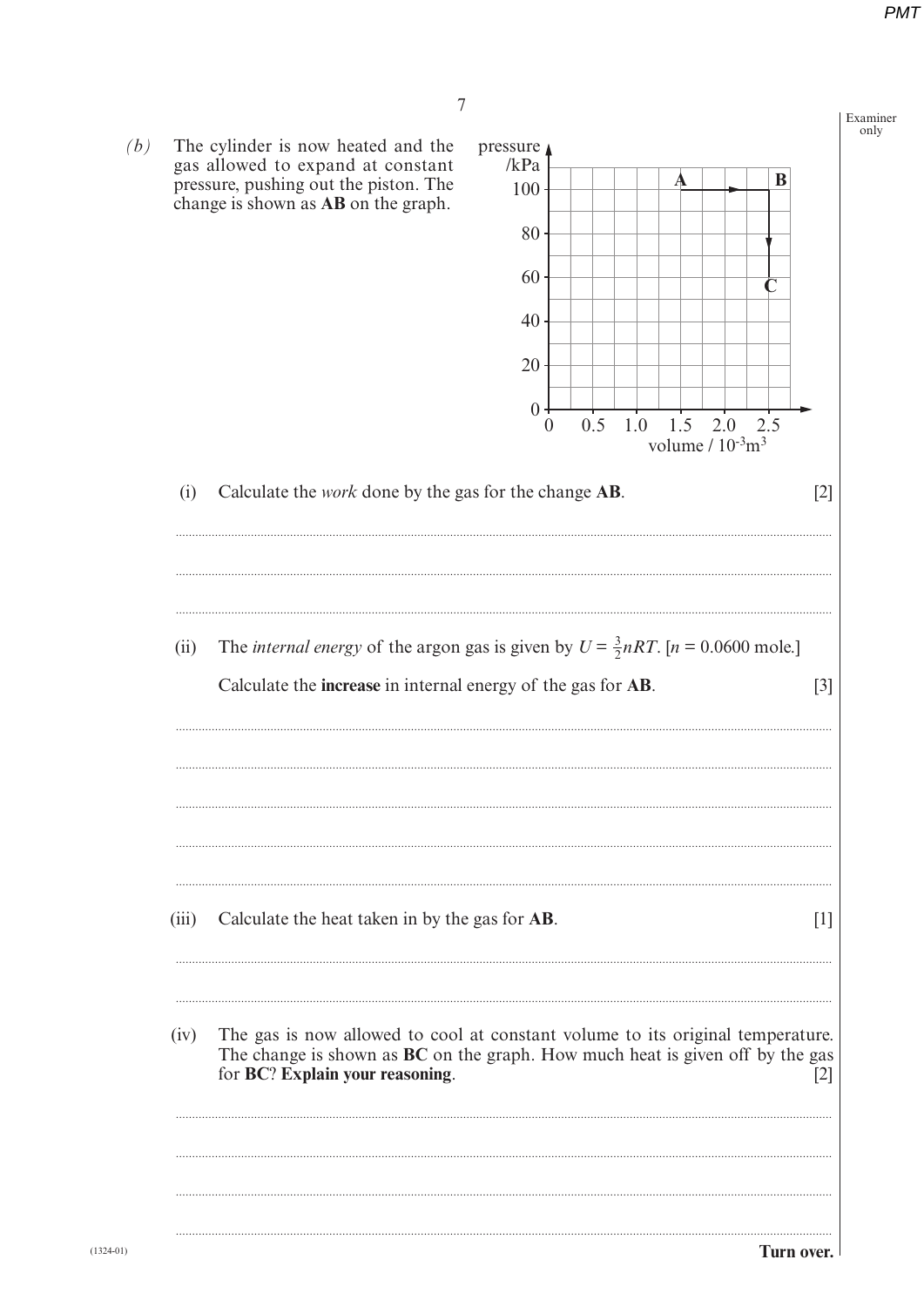

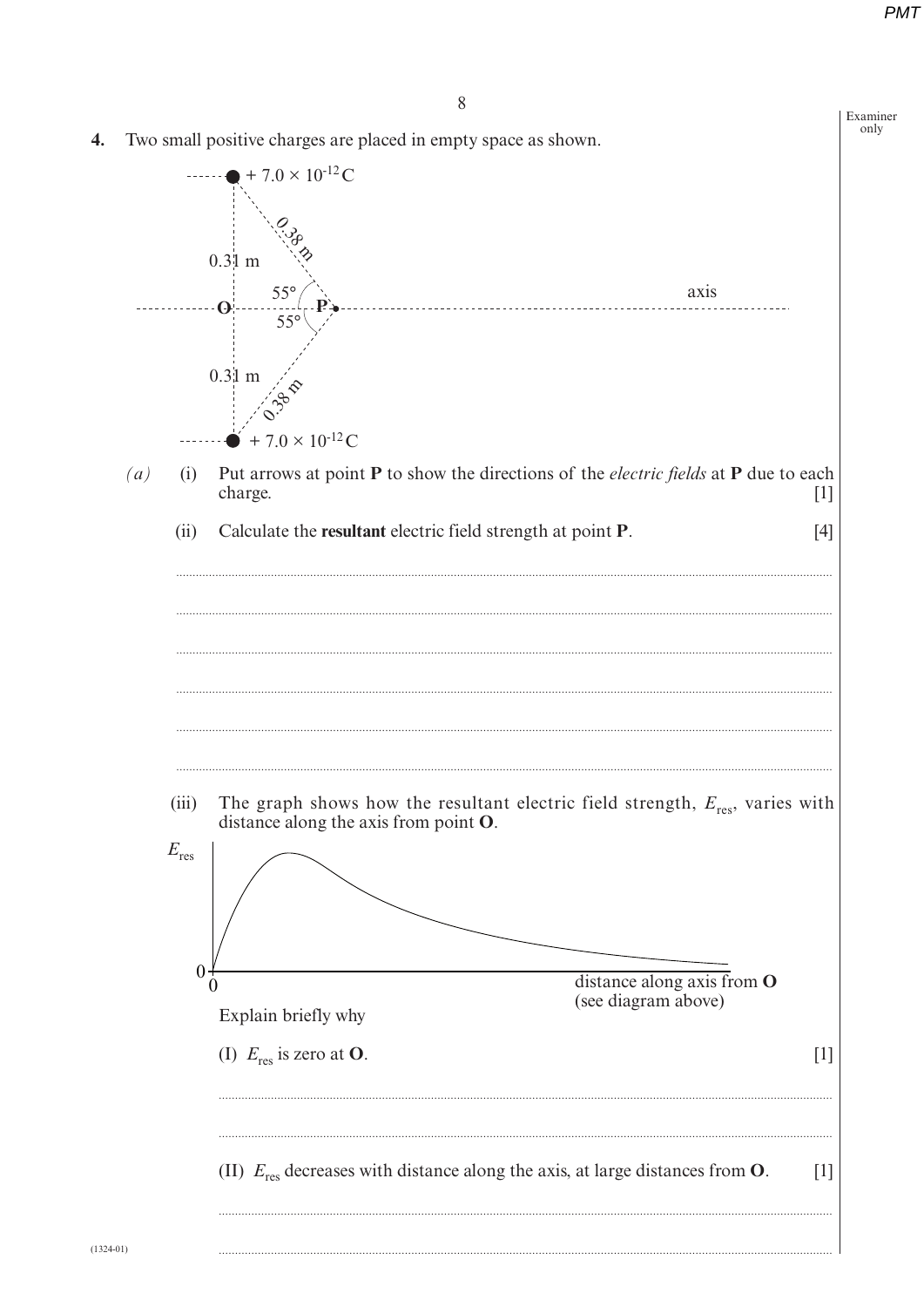Examiner only

 $(b)$ 

A positive ion with a charge of  $4.8 \times 10^{-19}$  C and mass  $4.5 \times 10^{-26}$  kg enters the region shown in the diagram, travelling along the axis. At point **O** the ion is moving to the right with a speed of 2000 ms<sup>-1</sup>. Gravi

| Describe how the <i>speed</i> of the ion changes as it travels along the axis from O<br>(ii)<br>until it is well beyond P.<br>$[2]$<br>Calculate the <i>total energy</i> (kinetic energy + electrical potential energy) of the ion<br>(iii)<br>as it passes through point O. [See diagram.]<br>[4]<br>Hence find the maximum speed eventually reached by the ion.<br>(iv)<br>$[3]$ | (i) | Calculate the <i>acceleration</i> of the ion as it passes through point P. [Make use of<br>your answer from $(a)(ii)$ .]<br>$[2]$ |
|------------------------------------------------------------------------------------------------------------------------------------------------------------------------------------------------------------------------------------------------------------------------------------------------------------------------------------------------------------------------------------|-----|-----------------------------------------------------------------------------------------------------------------------------------|
|                                                                                                                                                                                                                                                                                                                                                                                    |     |                                                                                                                                   |
|                                                                                                                                                                                                                                                                                                                                                                                    |     |                                                                                                                                   |
|                                                                                                                                                                                                                                                                                                                                                                                    |     |                                                                                                                                   |
|                                                                                                                                                                                                                                                                                                                                                                                    |     |                                                                                                                                   |
|                                                                                                                                                                                                                                                                                                                                                                                    |     | Turn over.                                                                                                                        |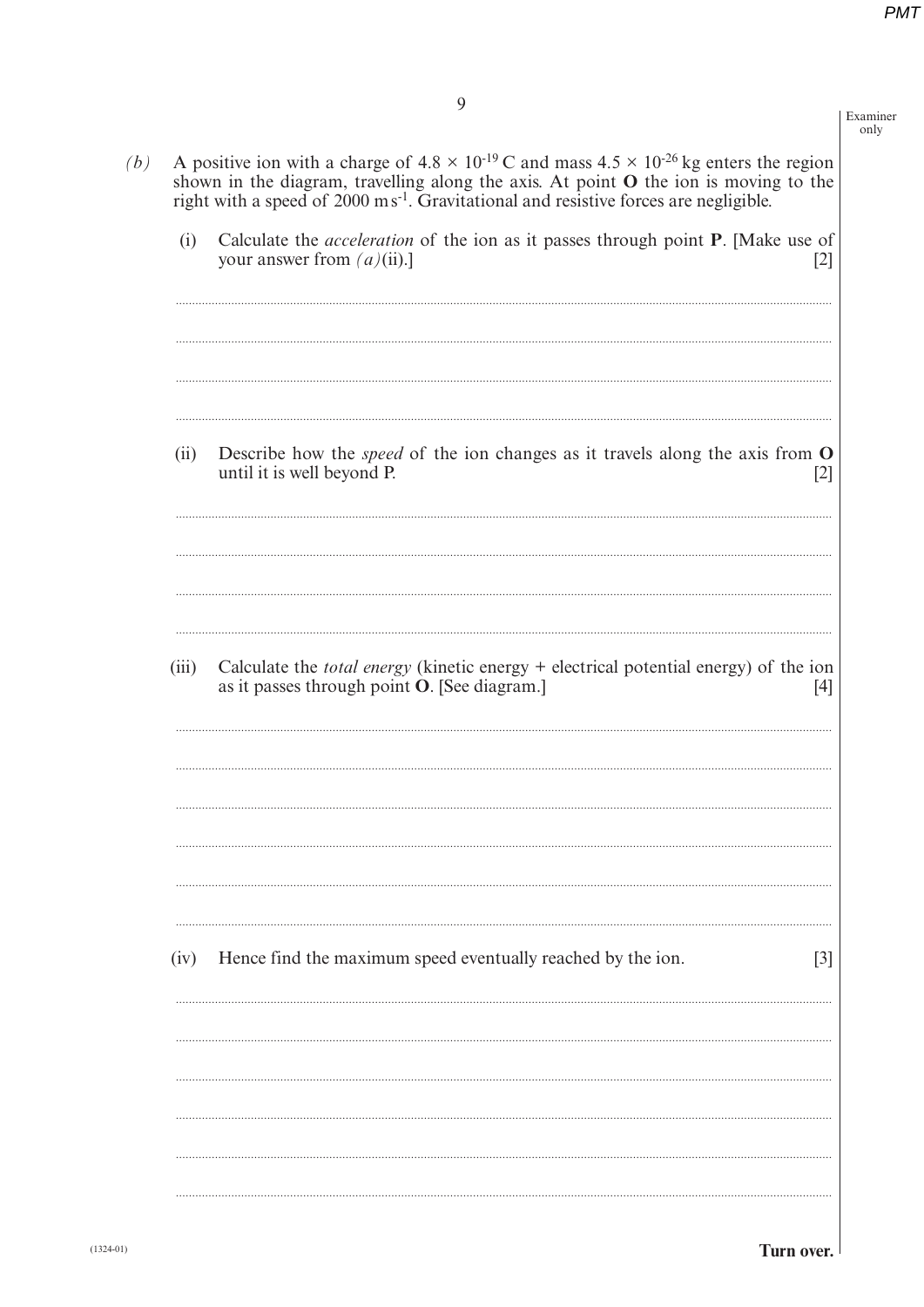10

 $5.$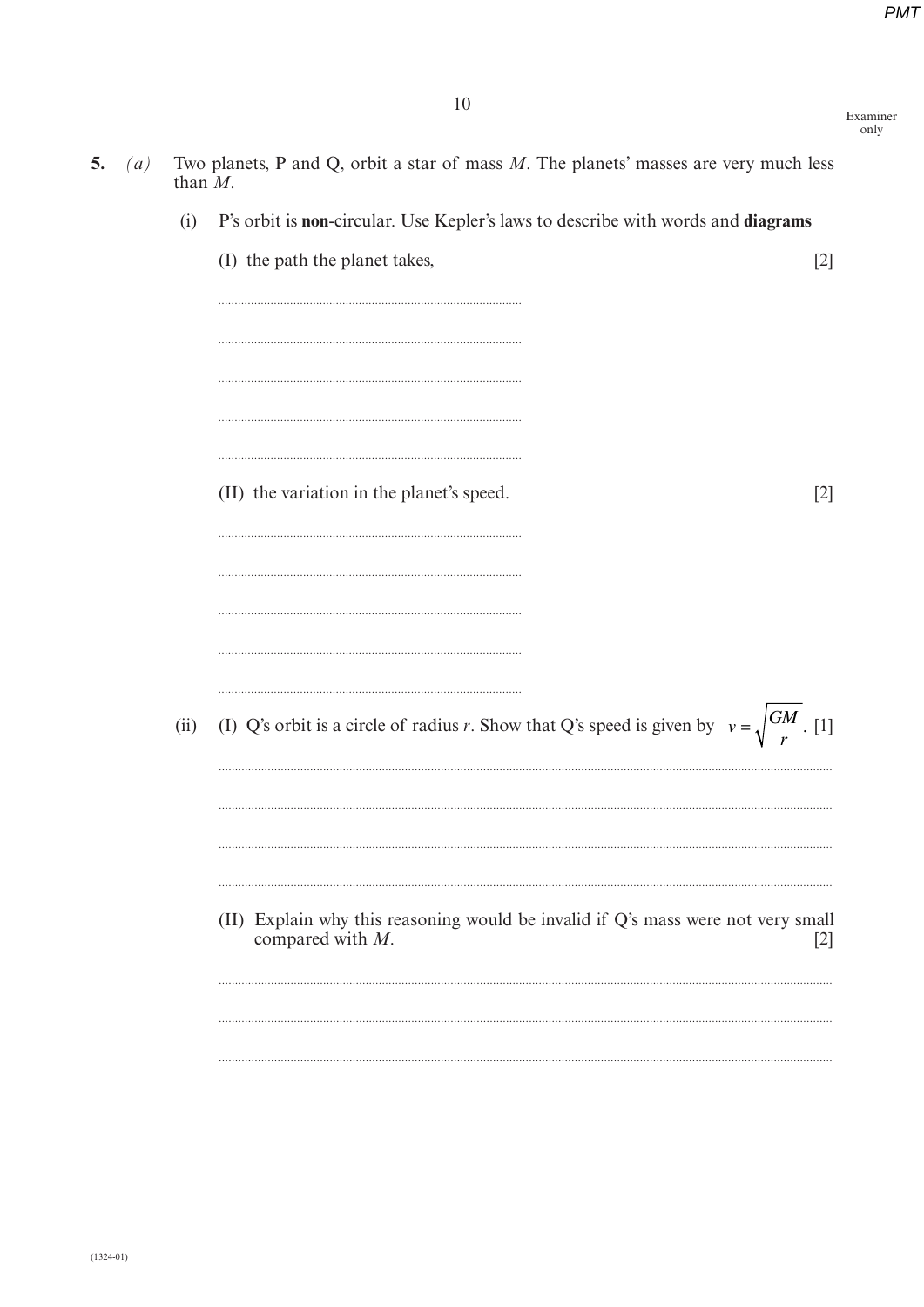Examiner only

 $\lceil 2 \rceil$ 

 $[1]$ 

Armie Halling  $(i)$ A galaxy is seen edge-on from the Earth. Light emitted from hydrogen atoms in the regions A and **B** is examined. [A and **B** are equal distances from the centre of the galaxy.] A line of wavelength 656.28 nm in the hydrogen spectrum is seen to be red-shifted to 658.36 nm in light from A and to  $657.44$  nm in light from B. Calculate the radial velocities of A and B, that is their velocity components away from (I) us. (II) the mean radial velocity of the galaxy, (III) the speed due to the rotation of **A** or **B** around the centre of the galaxy. [1]

 $(b)$